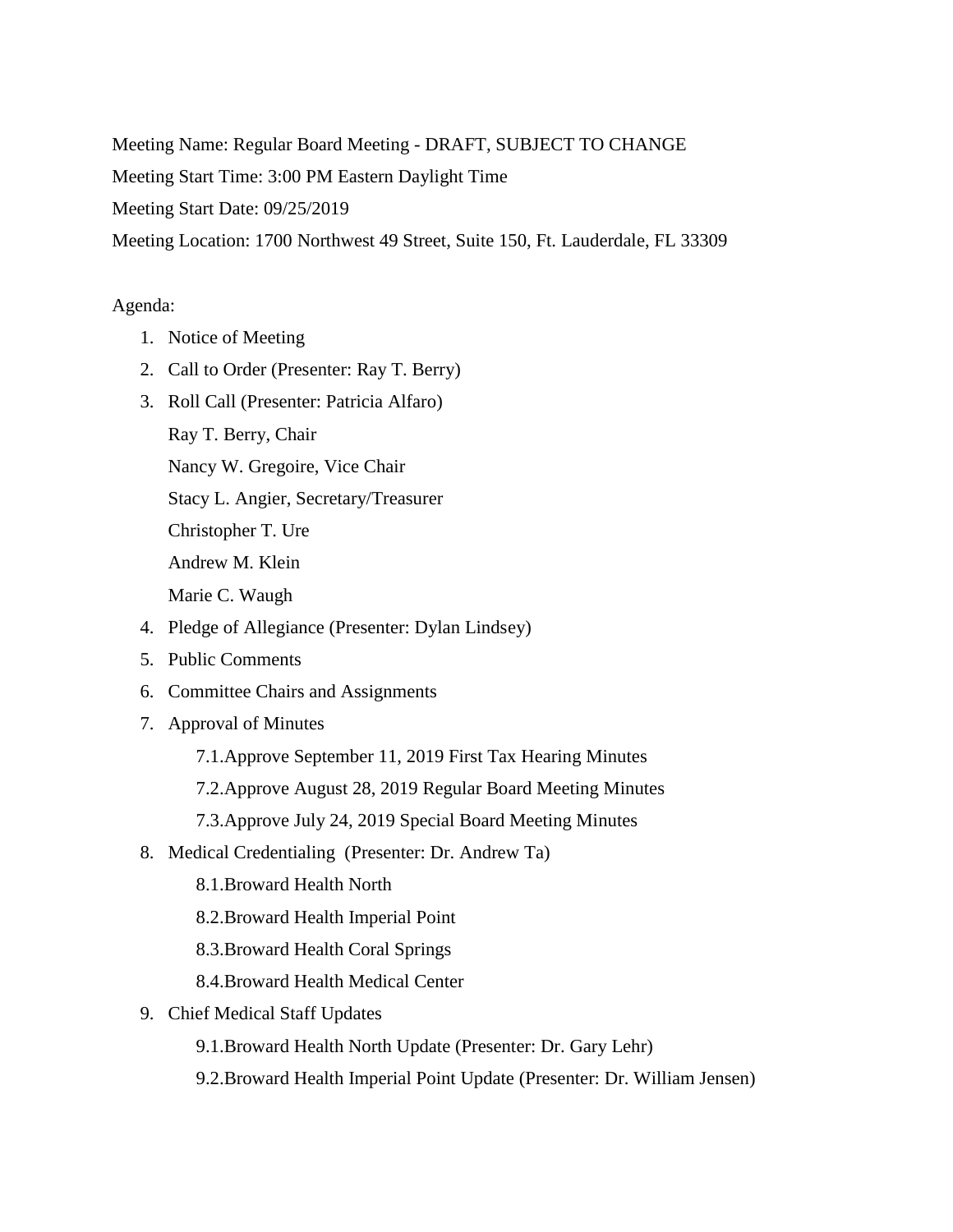9.3.Broward Health Coral Springs Update (Presenter: Dr. Israel Penate)

9.4.Broward Health Medical Center Update (Presenter: Dr. Michael Morrison)

- 10. Presentations
	- 10.1. CEO Update (Presenter: Gino Santorio)
- 11. Consent Agenda
	- 11.1. BH Systemwide, 3M Healthcare Information Systems Coding and Reimbursement Software Suite
	- 11.2. BH Systemwide, Radiology Picture Archiving System, Intellispace, Philips Healthcare
	- 11.3. BHPG, Director Pediatric Hematology Oncology Services, Dr. Hector Rodriguez-Cortes
	- 11.4. BHPG, Pediatric Hematology Oncology Services, Dr. Alejandro Cambara
	- 11.5. BHPG, Clinical and Medical Director Interventional Cardiology Services, Dr. Violeta A. McCormack
	- 11.6. GA-004-002 Compliance Office and General Counsel Protocol
- 12. Discussion Agenda
	- 12.1. BH Community Health Services, Retain Board Composition, Healthcare for the Homeless Consumer Advisory Board
	- 12.2. BH Community Health Services, Expand Oral Health Dentures Services, Healthcare for the Homeless
	- 12.3. BH Community Health Services, Healthcare for Homeless, Family Planning Services at Cora Branyon
	- 12.4. BH Systemwide, Cerner Electronic Health Record
	- 12.5. BHC Healthcare for the Homeless Billing and Collections Policy
	- 12.6. BHC Healthcare for the Homeless approval of health care sites, MHS
	- 12.7. Resolution FY20-04 A District Resolution Appointing the Board of Directors of Broward Health ACO Services, Inc. and Adopting the Amended and Restated Articles of Incorporation and Bylaws
	- 12.8. Procurement Code
- 13. Comments by Commissioners